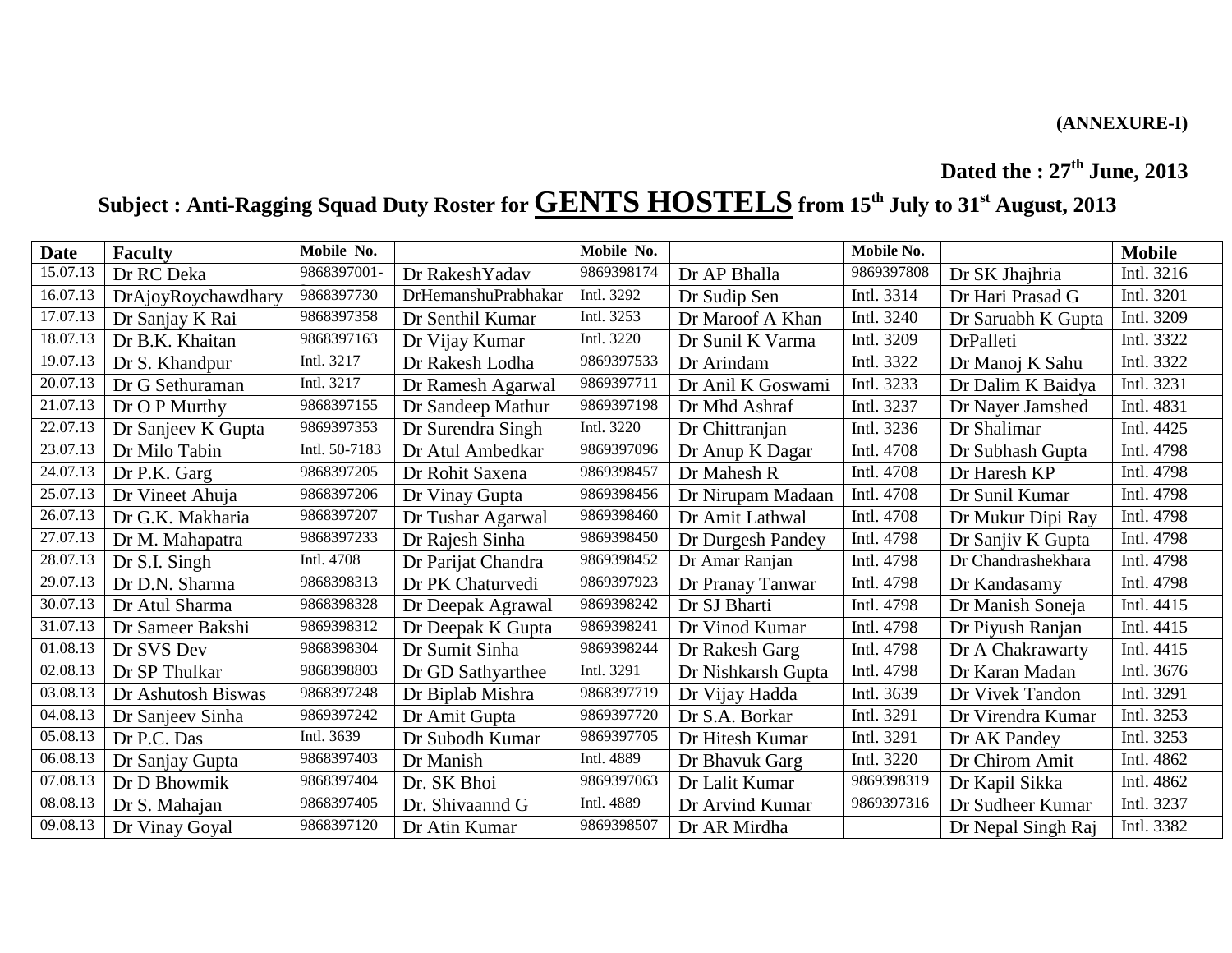| 10.08.13 | Dr A.K. Srivastava  | 9868397276 | Dr Vijay Sharma     | Intl. 3220 | Dr. Prasenjit Das  | Intl. 3237 | Dr YPS Balhare      | Intl. 4712 |
|----------|---------------------|------------|---------------------|------------|--------------------|------------|---------------------|------------|
| 11.08.13 | Dr Rohit Bhatia     | 9868398267 | Dr B Choudhary      | Intl. 3220 | Dr RD Pattanayak   | Intl. 4712 | Dr CJ Das           | Intl. 4889 |
| 12.08.13 | Dr Ajay Garg        | 9868398217 | Dr Vivek Trikha     | Intl. 3220 | Dr GS Kaloiya      | Intl. 4712 | Dr Madhusudan KS    | Intl. 4889 |
| 13.08.13 | Dr M.P. Pandia      | 9868398203 | Dr S. Lalwani       | 9869397145 | Dr RV Rao          | Intl. 4712 | Dr Alok K Ravi      | Intl. 3101 |
| 14.08.13 | Dr R S Chouhan      | 9868398202 | Dr Adarsh Kumar     | Intl. 3236 | Dr Prabhoo Dayal   | Intl. 4712 | Dr Sumit Malhotra   | Intl. 3101 |
| 15.08.13 | Dr J.B. Sharma      | Intl. 3221 | Dr VK Mohan         | Intl. 3212 | Dr AK Mishra       | Intl. 4712 | Dr SS Singh         | Intl. 3101 |
| 16.08.13 | Dr Ravi Mittal      | 9868397114 | Dr TK Das           | Intl. 3216 | Dr JS Yadav        | Intl. 4712 | Dr H Bhattacharya   | Intl. 3206 |
| 17.08.13 | Dr C S. Yadav       | 9868397115 | Dr TC Nag           | Intl. 3216 | Dr RN Khan         | Intl. 4712 | $Dr P$ Singh        | Intl. 4884 |
| 18.08.13 | Dr Shahalam Khan    | 9868397117 | Dr PP Chattopadhyay | Intl. 3314 | Dr Pankaj K Singh  | Intl. 3206 | Dr GP Singh         | 26731000   |
| 19.08.13 | Dr Alok Thakkar     | 9868397471 | Dr A Srinivasan     | Intl. 3201 | Dr Niraj Kumar     | Intl. 3291 | Dr Keshav Goyal     | Intl. 3291 |
| 20.08.13 | Dr Pankaj Hari      | 9868397542 | Dr S. Seth          | Intl. 3209 | Dr Ashish Bindra   | Intl. 3291 | Dr Navdeep Sokhal   | Intl. 3291 |
| 21.08.13 | Dr Sandeep Agarwala | 9868397508 | Dr SK Mishra        | Intl. 3209 | Dr Kapil Dev Soni  | Intl. 3291 | Dr Neeraj Parakh    | Intl. 3322 |
| 22.08.13 | Dr M Srinivas       | Intl. 4708 | Dr Nitish Naik      | Intl. 3209 | Dr Naveen Yadav    | Intl. 3291 | Dr Ashish Kr. Saini | Intl. 4884 |
| 23.08.13 | Dr M.C. Sharma      | 9868397902 | Dr Sandeep Singh    | Intl. 3209 | Dr V Darlong       | 9869397809 | Dr Ambuj Ray        | Intl. 3209 |
| 24.08.13 | Dr V.K. Iyer        | Intl. 3227 | Dr G Karthikeyan    | Intl. 3209 | Dr RK Pandey       | Intl. 3212 | Dr S Ramakrishnan   | Intl. 3209 |
| 25.08.13 | Dr DVS Arya         | Intl. 3282 | Dr Gautam Sharma    | Intl. 3209 | Dr Shambhunath     | Intl. 3322 | Dr VP Mathur        | 9968397738 |
| 26.08.13 | Dr S.L. Yadav       | 9868397170 | Dr V Devagaurou     | Intl. 3322 | Dr Parag Gharde    | Intl. 3322 | Dr Ajay Logani      | Intl. 3231 |
| 27.08.13 | Dr A.K. Jaryal      | Intl. 4812 | Dr MP Hote          | Intl. 3322 | Dr Vishwas Mallick | Intl. 3322 | Dr Somesh Gupta     | Intl. 3217 |
| 28.08.13 | Dr N Mehta          | Intl. 3437 | Dr Sachin Talwar    | 9869398136 | Dr Rajesh          | Intl. 3337 | Dr Mhd Tahir        | Intl. 4831 |
| 29.08.13 | Dr Rajesh Sagar     | 9868397136 | Dr Chetan Patel     | Intl. 3322 | Dr Sujoy Pal       | Intl. 3461 | Dr PC Mishra        | Intl. 4798 |
| 30.08.13 | Dr Praeep Venktesh. | 9868398449 | Dr K Anand          | 9869397365 | Dr NR Das          | Intl. 3461 | Dr Naval K Vikram   | Intl. 4415 |
| 31.08.13 | Dr Tanuj Dada       | 9868398447 | Dr B Nongkynth      | Intl. 4708 | Dr Anand Mohan     | 9869397244 | Dr GP Rath          | Intl. 3252 |

### **REGISTRAR**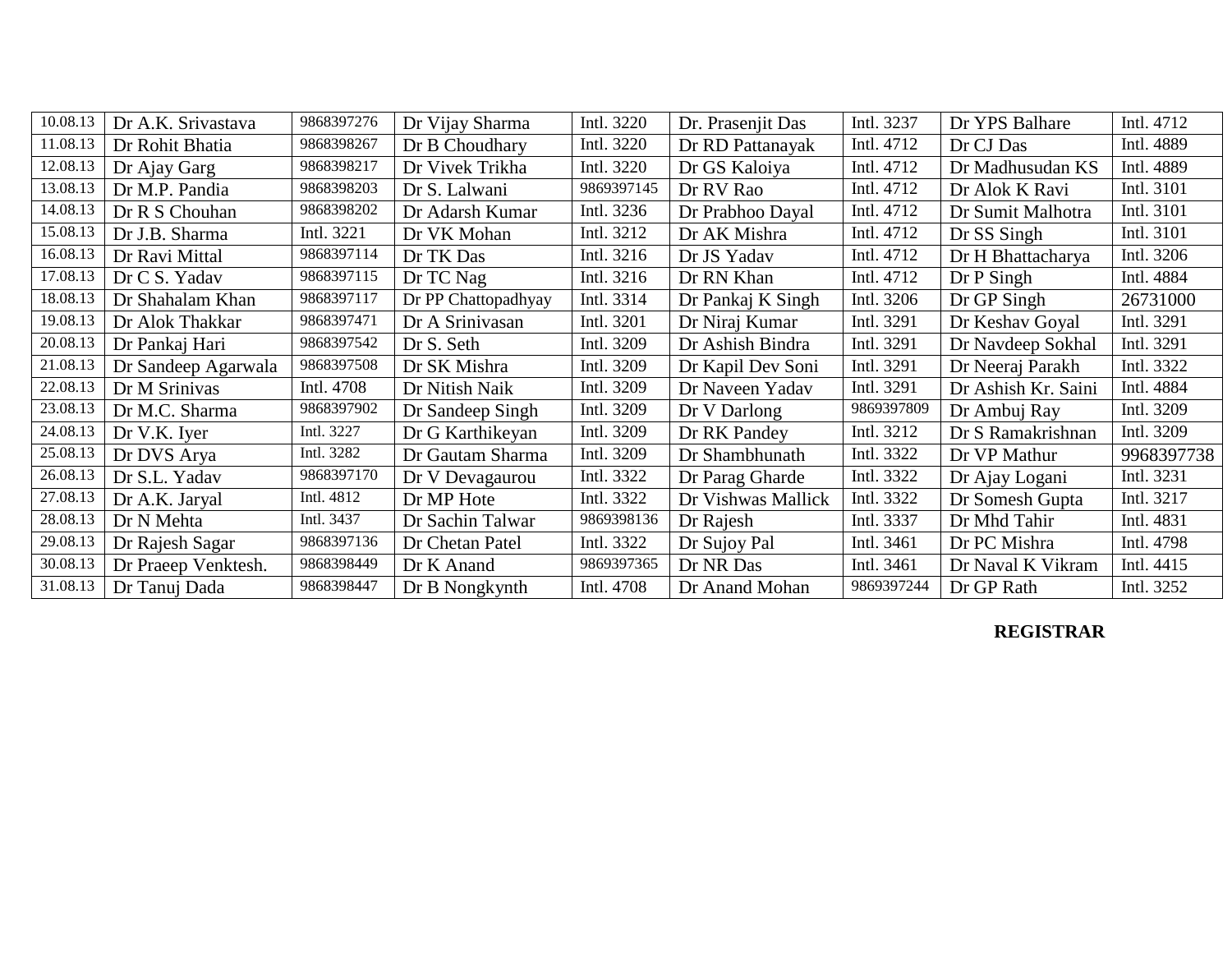**(ANNEXURE-II)**

#### **ALL INDIA INSTITUTE OF MEDICAL SCIENCES (ACADEMIC SECTION)**

**No.F. 8-1/2013.Acad-II**

**Dated the : 27th June, 2013**

## **Subject : Anti-Ragging Squad Duty Roster for LADIES HOSTELS from 15 th July to 31st August, 2013**

| 15.07.13 | Dr Deepika Deka         | 9868397303 | Dr Sharmishtha Dey     | Intl. 3201 | Dr Anushree Gupta   | Intl. 4609 |
|----------|-------------------------|------------|------------------------|------------|---------------------|------------|
| 16.07.13 | Dr Manju Vatsa          | 9868397085 | Dr Suruchi Hasiya      | Intl. 3322 | Dr Devalina Goswami | Intl. 3231 |
| 17.07.13 | Dr S Rajeshwari         | 9868397810 | Dr Meera Ekka          | Intl. 4831 | Dr Anita Chopra     | Intl. 4798 |
| 18.07.13 | Dr Maya                 | 9868397807 | Dr Manisha Jana        | Intl. 4889 | Dr Deepti Vibha     | Intl. 3292 |
| 19.07.13 | Dr Pushpa Dhar          | Intl. 3216 | Dr Uma Sharma          | Intl. 3253 | Dr K Aparna Sharma  | Intl. 3221 |
| 20.07.13 | Dr. Raj D Mehra         | 9868397553 | Dr Reeta Mahey         | Intl. 3221 | Dr Deepali Jain     | Intl. 3237 |
| 21.07.13 | Dr Nibhriti Das         | Intl. 4483 | Dr Sunita              | Intl. 3221 | Dr Asmita Patil     | Intl. 4812 |
| 22.07.13 | Dr MR Rajeshwari        | Intl. 4483 | Dr Renu Bhatia         |            | Dr Sujata Satapathy | Intl. 4712 |
| 23.07.13 | Dr JS Tyagi             | Intl. 4609 | Dr Nnanji Kaw          | Intl. 4712 | Dr Rachna Bhargava  | Intl. 4712 |
| 24.07.13 | Dr Lakshmy Ramakrishnan | Intl. 4835 | Dr Surabhi Vyas        | Intl. 4889 | Dr Nabanita Halder  | Intl. 3282 |
| 25.07.13 | Dr Anita Saxena         | 9868398165 | Dr Richa Agarwal       | Intl. 3291 | Dr Shilpa Sharma    | Intl. 3209 |
| 26.07.13 | Dr Kiran Goswami        | 9868397354 | Dr Garima Kachhawa     | Intl. 3221 | Dr Jyotsna Punj     | Intl. 3212 |
| 27.07.13 | Dr Ritu Duggal          | 9868397732 | Dr Rashmi Ramachandran | Intl. 3212 | Dr Krishna Dalal    | Intl. 3201 |
| 28.07.13 | Dr Neena Khanna         | Intl. 3211 | Dr Anjolie Chhabra     | Intl. 3212 | Dr Priya Jagia      | Intl. 3322 |
| 29.07.13 | Dr Nandita Gupta        | 9868397602 | Dr Vivek P Jyotsna     | Intl. 3237 | Dr Tulika Seth      | 9868397236 |
| 30.07.13 | Dr Kabita Chatterjee    | 9868397040 | Dr Sushmita Pathy      | Intl. 4798 | Dr Ritu Gupta       | 9868398308 |
| 31.07.13 | Dr Rita Sood            | 9868397260 | Dr Urvarshi B Singh    | 9868397954 | Dr MB Singh         | Intl. 3292 |
| 01.08.13 | Dr. Rama Chaudhury      | 9868397952 | Dr Ashima Nehra        | Intl. 3291 | Dr Rachna Seth      | 9868397549 |
| 02.08.13 | Dr Arti Kapil           | Intl.3288  | Dr Vandana Jain        | Intl. 3209 | Dr Vaishali Suri    | 9868397901 |
| 03.08.13 | Dr MV Padma             | 9868398261 | Dr Jagriti Bhatia      | Intl. 3282 | Dr Anjana Talwar    | Intl. 4812 |
| 04.08.13 | Dr Rana Jain            |            | Dr Mamta Sood          | Intl. 4712 | Dr Sonali Jhanjee   | Intl. 4712 |
| 05.08.13 | Dr Madhulika Kabra      | 9868397541 | Dr Smriti Hari         | 9868398806 | Dr M Vanathi        | 9868398433 |
| 06.08.13 | Dr Chitra Sarkar        | 9868397191 | Dr Bhavna Chawla       | Intl. 3101 | Dr Renu Sinha       | Intl. 4712 |
| 07.08.13 | Dr Rajni Safaya         | 9868397195 | Dr Anita Dhar          | Intl. 3206 | Dr Sujata Mohanty   | 9868398194 |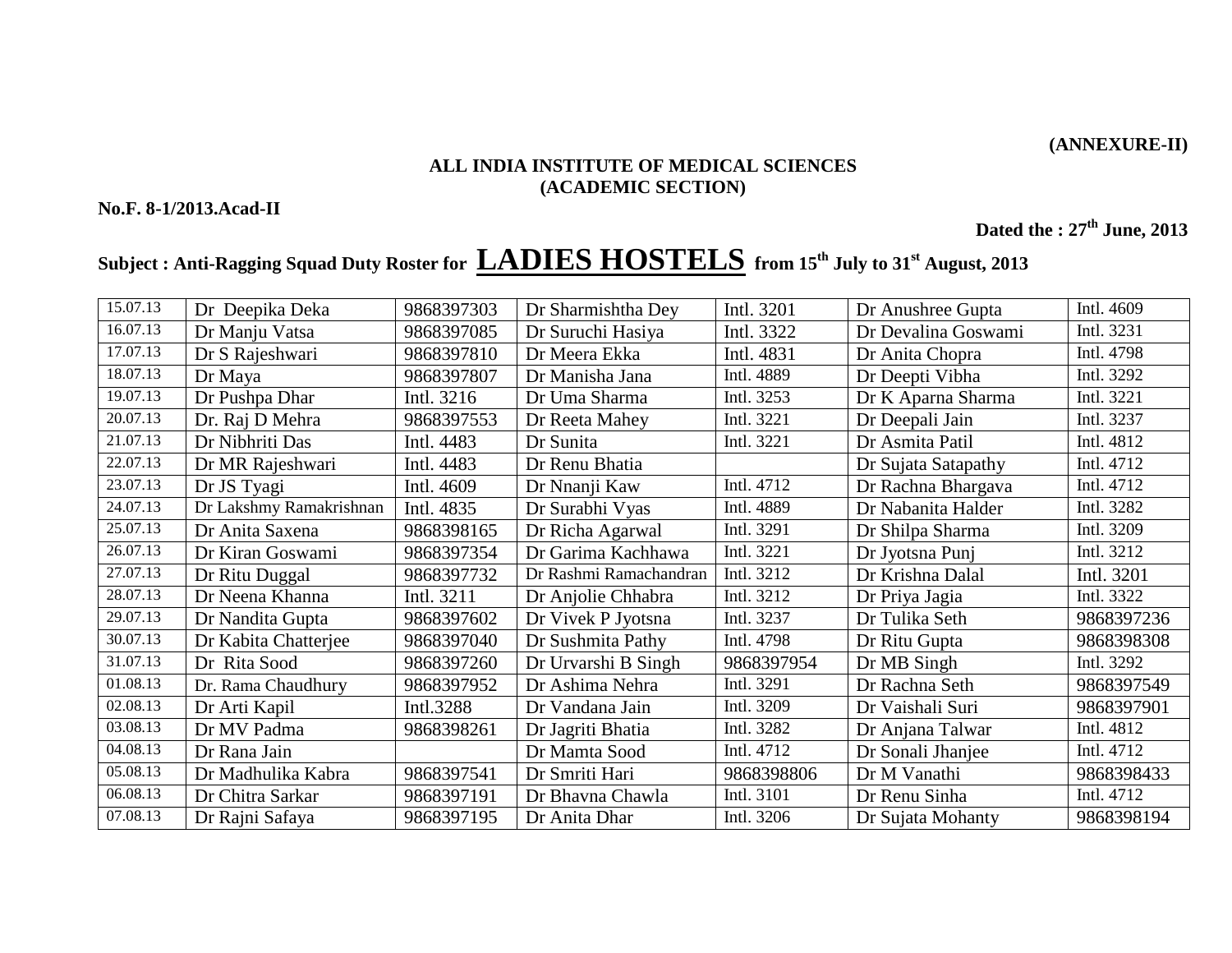| 08.08.13 | Dr Ruma Ray         | 9868397194 | Dr Babita Gupta     |            | Dr S Arushelvi      | Intl. 3221 |
|----------|---------------------|------------|---------------------|------------|---------------------|------------|
| 09.08.13 | Dr VL Kumar         | Intl. 3282 | Dr Chhavi Sawhney   |            | Dr Purva Mathur     | Intl. 4764 |
| 10.08.13 | Dr KP Kochhar       | Intl. 4812 | Dr Vimi Riwari      | Intl. 3212 | Dr Rima Dada        | Intl. 3216 |
| 11.08.13 | Dr Manju Mehta      | 9868397065 | DrArundhati Sharma  | Intl. 3216 | Dr Kalpana Luthra   | Intl. 4483 |
| 12.08.13 | Dr Raka Jain        | 9868397066 | Dr Renu Dhingra     | Intl. 3216 | Dr Alpana Sharma    | Intl. 4483 |
| 13.08.13 | Dr Vimla Menon      | 9868398440 | Dr Rita Sehgal      | Intl. 3216 | Dr K Chosdol        | Intl. 4483 |
| 14.08.13 | Dr Ramanjeet Sihota | 9868398455 | Dr Savita Yadav     | Intl. 3201 | Dr Neeti Makhija    | Intl. 3322 |
| 15.08.13 | Dr RadhikaTandon    | 9868398404 | Dr Sujata Sharma    | Intl. 3201 | Dr Poonam Malhotra  | Intl. 3322 |
| 16.08.13 | Dr G Sathpathy      | Intl. 3101 | Dr Minati Chaudhury | Intl. 3322 | Dr Arti Vij         | 9868398170 |
| 17.08.13 | Dr Ratna Sharma     | Intl. 4812 | Dr Veena Jain       | Intl. 3231 | Dr Ongila Bhatia    | 9868397735 |
| 18.08.13 | Dr Suman Jain       | Intl. 4812 | Dr Seema Tyagi      | Intl. 4798 | Dr Suman Bhaskar    | 9868398324 |
| 19.08.13 | Dr Sushma Bhatnagar | 9868398300 | Dr Sushma Bhatnagar | 9868398300 | Dr Subhadra Sharma  | Intl. 4796 |
| 20.08.13 | Dr Seema Misra      | Intl. 3212 | Dr Seema Misra      | Intl. 4798 | Dr Uma Kumar        | 9868397253 |
| 21.08.13 | Dr Manjari Tripathi | 9868398269 | Dr Xess I           | Intl. 3288 | Dr Rama Jayasunder  | Intl. 3253 |
| 22.08.13 | Dr Garima Shukla    | 9868398266 | Dr Benu Dhawan      | 9868397957 | Dr YR Kusuma Kumari | Intl. 3233 |
| 23.08.13 | Dr Rama Jayasunder  | Intl. 3253 | Dr Seema Sood       | Intl. 4798 | Dr Anushree Gupta   | Intl. 4609 |
| 24.08.13 | Dr Neena Malhotra   | 9868397307 | Dr Madhu Vajpayee   | 9868397960 | Dr Devalina Goswami | Intl. 3231 |
| 25.08.13 | Dr Vatsala Dadhwal  | 9868397308 | Dr Sushma           | 26731000   | Dr Anita Chopra     | Intl. 4798 |
| 26.08.13 | Dr Nutan Agarwal    | 9868397310 | Dr S Bagchi         | 26731000   | Dr Deepti Vibha     | Intl. 3252 |
| 27.08.13 | Dr Seema Sen        | Intl. 3101 | Dr Neeta Singh      | Intl. 3221 | Dr Aparna Sharma    | Intl. 3221 |
| 28.08.13 | Dr Sheffali Gulati  | Intl. 3209 | Dr P Vanamail       | Intl. 3221 | Dr Deepali Jain     | Intl. 3227 |
| 29.08.13 | Dr Ashu Seith       | 9868397532 | Dr. Seema Kashyap   | Intl. 3101 | Dr Asmit Patil      | Intl. 4812 |
| 30.08.13 | Dr Namrata Sharma   | 9868398412 | Dr Jasbir Kaur      | Intl. 3101 | Dr Sujata Sathpathy | Intl. 4712 |
| 31.08.13 | Dr Anju Dhawan      | 9868397095 | Dr Neelam Pushkar   | 9868398454 | Dr Rachna Bhargava  | Intl. 4712 |

### **REGISTRAR**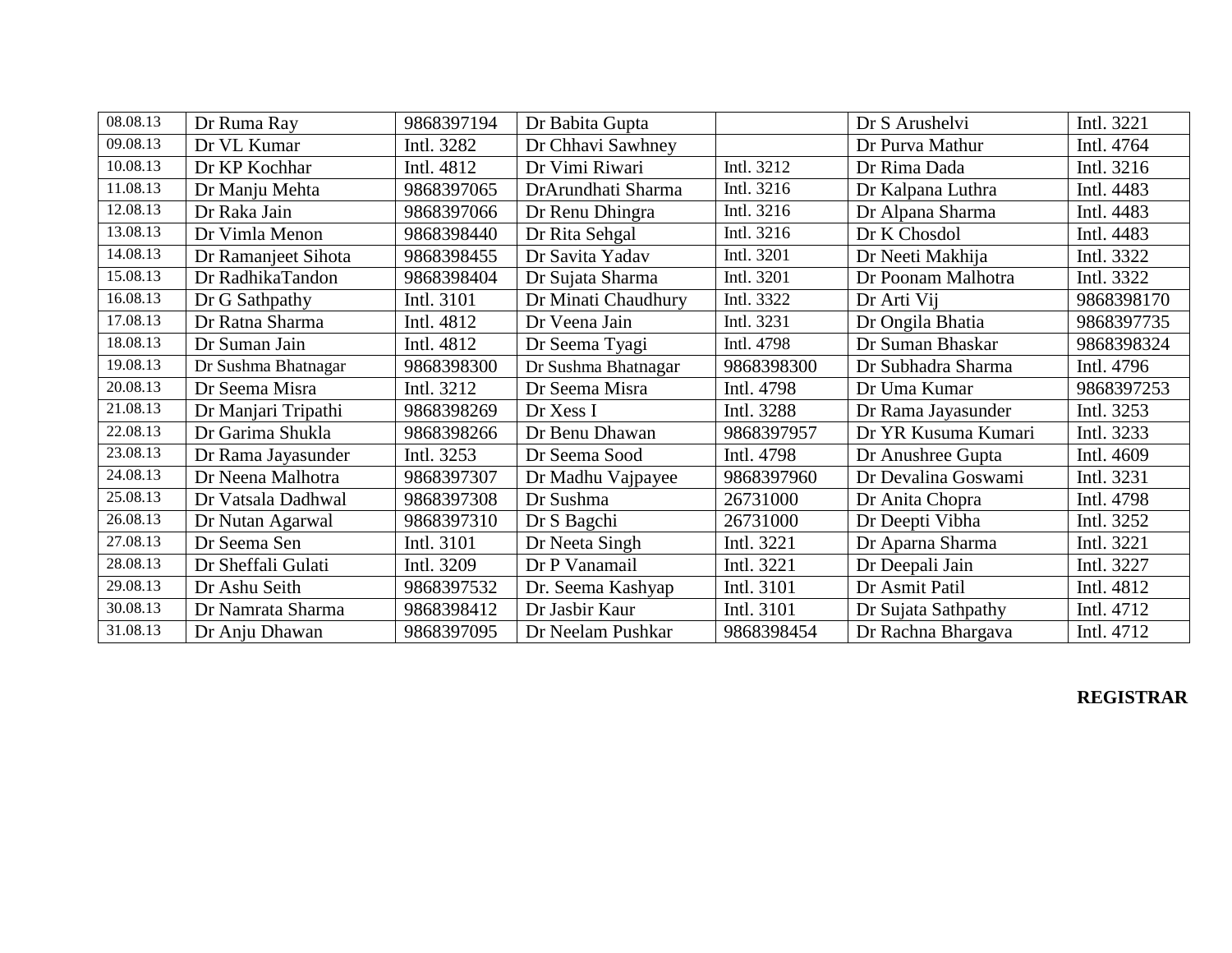**- 3-**

- 1. Above Faculty members are members of the Institutional Anti-Ragging Squad for Undergraduate Gents Hostels
- 2. Members are on duty for 24 hours from 0800 Hours (08:00 AM) on the day indicated on the roster
- 3. Members are requested to coordinate and make surprise rounds in the undergraduate Gents Hostels
- 4. Members are requested to make checks and rounds even on days when they are not indicated to be on duty
- 5. Memebrs are also requested to keep an eye so that no case of ragging occurs anywhere in the campus
- 6. A Control Room will be operational in Room No.13 Hostel Office (near the Barber and Tailor shops opposite Hostel No.7)
- 7. Staff in the Control Room are available to assist members with the room number of new students
- 8. Please contact the Control Room **Mobile No.9868397028** in case of any difficulty
- 9. In case any Faculty member is unable to attend to this duty an alternate arrangement should be made under intimation to the Registrar
- 10. Please inform the Control Room your contact details, place of availability and any exchange of duties
- 11. Kindly make necessary entries in the register in the Control Room after making rounds
- 12. All freshers have been provided with the Contrl Room Mobile Numbers also
- 13. Hostel Staff on Duty are also part of the squad and a Roster is available in the Control Room
- 14. Security Personnel on duty shall provide all assistance to the squad
- 15. All cases of ragging should be reported to the Control Room.
- 16. All are requested to cooperate to ensure AIIMS is absolutely ragging-free according to the guidelines of the Hon'ble Supreme Court.

The above Faculty members/officers are requested to kindly visit frequently on the date and days as mentioned against each. In case he/she is unable to do so due to some prior commitment, then the same may be intimated well in time to the Academic Section as well as to the Hostel Section (Control Room) Mobile No.9868397028.

### **REGISTRAR**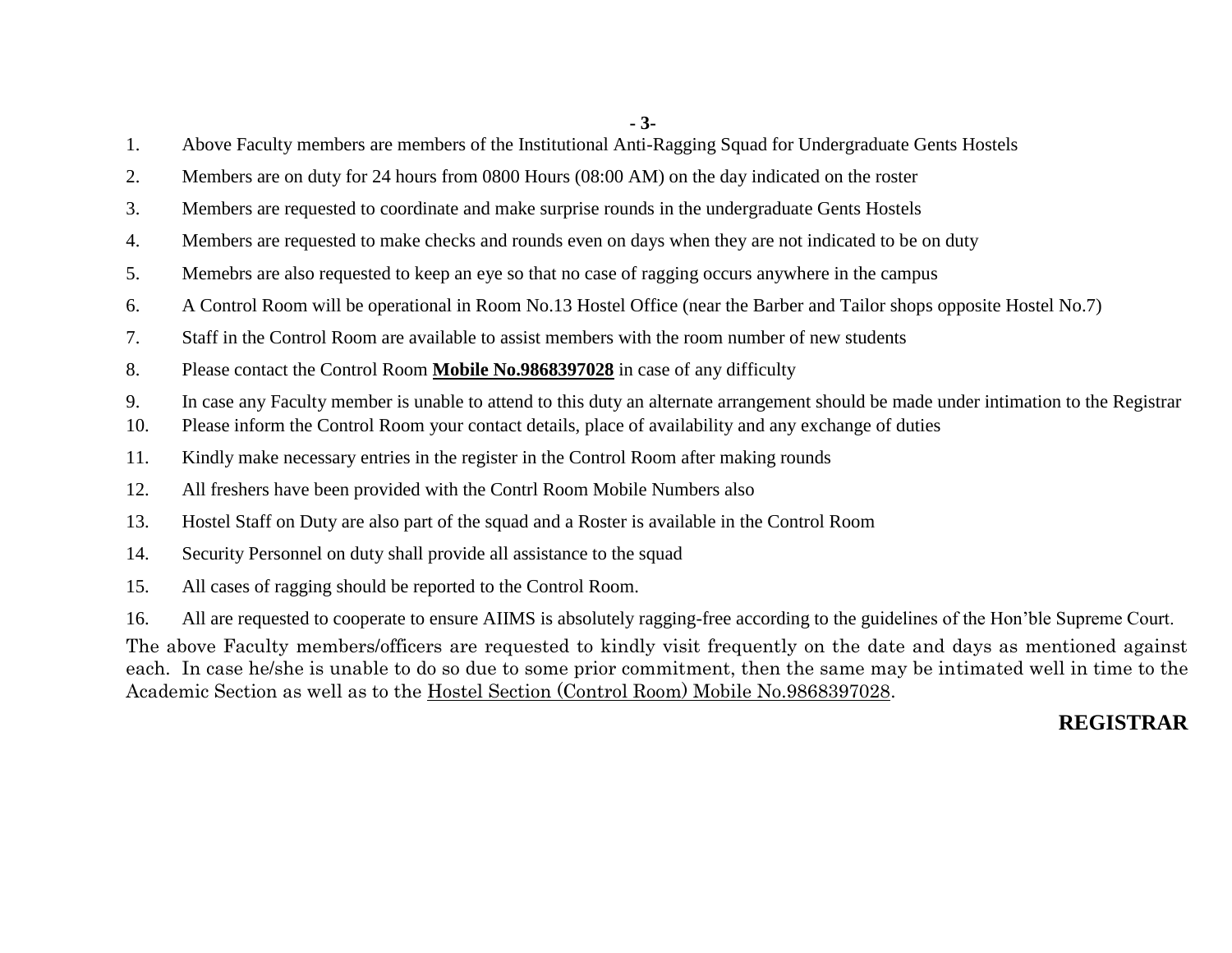#### GENTS HOSTEL

| Dr RC Deka           | Directors' Office        |  |
|----------------------|--------------------------|--|
| Dr Sanjay K Rai      | <b>CCM</b>               |  |
| Dr Sanjeev K Gupta   |                          |  |
| Dr K Anand           |                          |  |
| Dr Anil K Goswami    |                          |  |
| Dr B.K. Khaitan      | Dermatology & Ven.       |  |
| Dr S. Khandpur       |                          |  |
| Dr G Sethuraman      |                          |  |
| Dr Somesh Gupta      |                          |  |
| Dr O P Murthy        | <b>Forensic Medicine</b> |  |
| Dr Milo Tabin        |                          |  |
| Dr S. Lalwani        |                          |  |
| Dr Adarsh Kumar      |                          |  |
| Dr Chitranjan Behera |                          |  |
| Dr P.K. Garg         | Gastroenterology         |  |
| Dr Vineet Ahuja      |                          |  |
| Dr G.K. Makharia     |                          |  |
| Dr Shalimar          |                          |  |
| Dr S.I. Singh        | Hospital Administration  |  |
| Dr B Nongkynth       |                          |  |
| Dr Anup K Dagar      |                          |  |
| Dr Mahesh R          |                          |  |
| Dr Nirupam Madaan    |                          |  |
| Dr Amit Lathwal      |                          |  |
| Dr D.N. Sharma       | Radio-diagnosis          |  |
| Dr. Shivaannd G      |                          |  |
| Dr Atin Kumar        |                          |  |
| Dr CJ Das            |                          |  |
| Dr Madhusudan KS     |                          |  |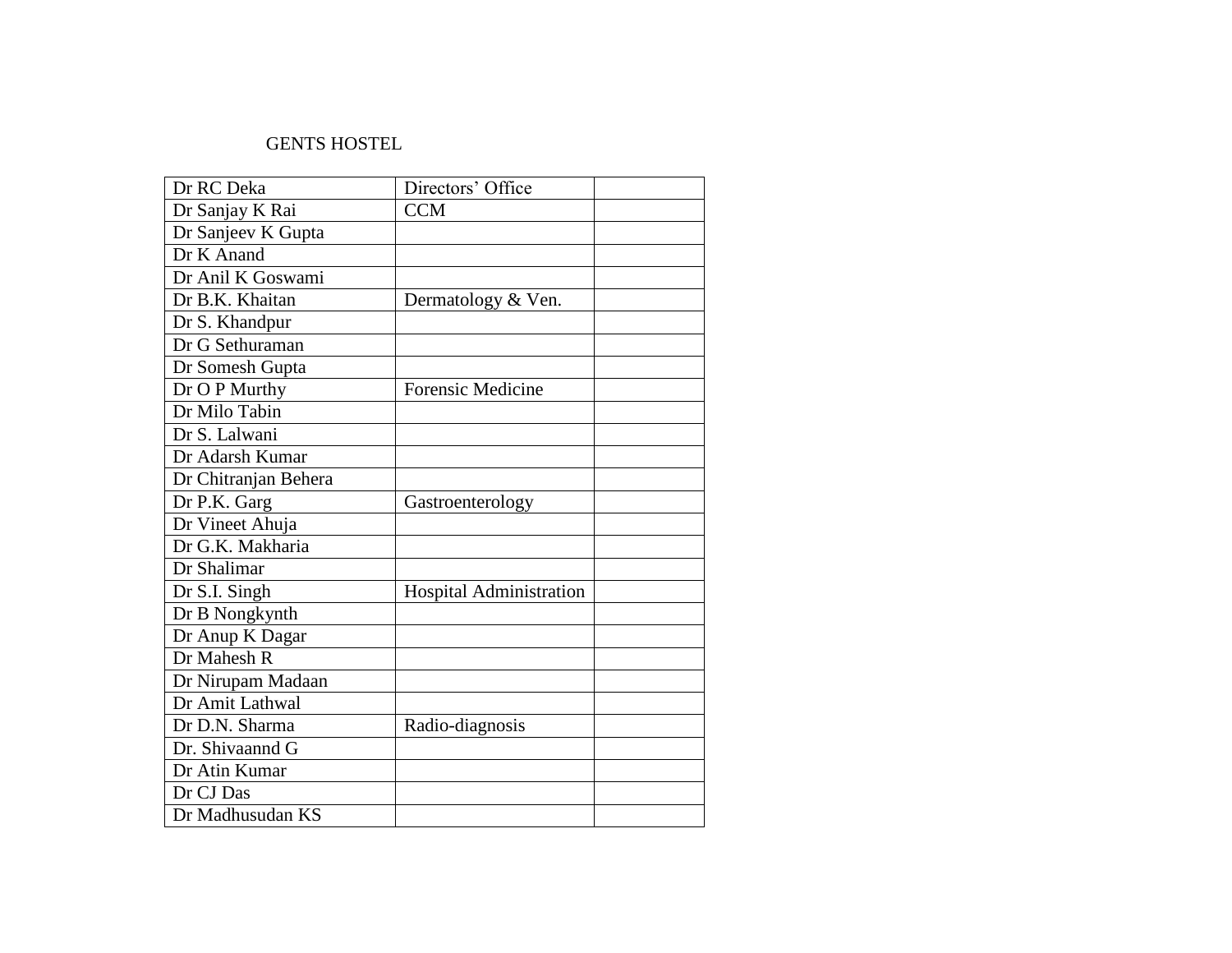| Dr Lalit Kumar        | <b>IRCH</b> |  |
|-----------------------|-------------|--|
| Dr M. Mahapatra       |             |  |
| Dr Atul Sharma        |             |  |
| Dr Sameer Bakshi      |             |  |
| Dr SVS Dev            |             |  |
| Dr SP Thulkar         |             |  |
| Dr PC Mishra          |             |  |
| Dr Durgesh Pandey     |             |  |
| Dr Amar Ranjan Singh  |             |  |
| Dr Pranay Tanwar      |             |  |
| Dr SJ Bharti          |             |  |
| Dr Vinod Kumar        |             |  |
| Dr Rakesh Garg        |             |  |
| Dr Nishkarsh Gupta    |             |  |
| Dr Subhash Gupta      |             |  |
| Dr Haresh KP          |             |  |
| Dr Sunil Kumar        |             |  |
| Dr Mukur Dipi Ray     |             |  |
| Dr Sanjiv K Gupta     |             |  |
| DrChandrashekhera SH  |             |  |
| Dr Kandesamy          |             |  |
| Dr Ajoy Roy Chawdhary | Dental      |  |
| Dr Vijay P Mathur     |             |  |
| Dr Ajay Logani        |             |  |
| Dr Dalim K Baidya     |             |  |
| Dr Ashutosh Biswas    | Medicine    |  |
| Dr Sanjeev Sinha      |             |  |
| Dr Naval K Vikram     |             |  |
| Dr. Anant Mohan       |             |  |
| Dr Manish Soneja      |             |  |
| Dr Piyush Ranjan      |             |  |
| Dr A Chakrawarty      |             |  |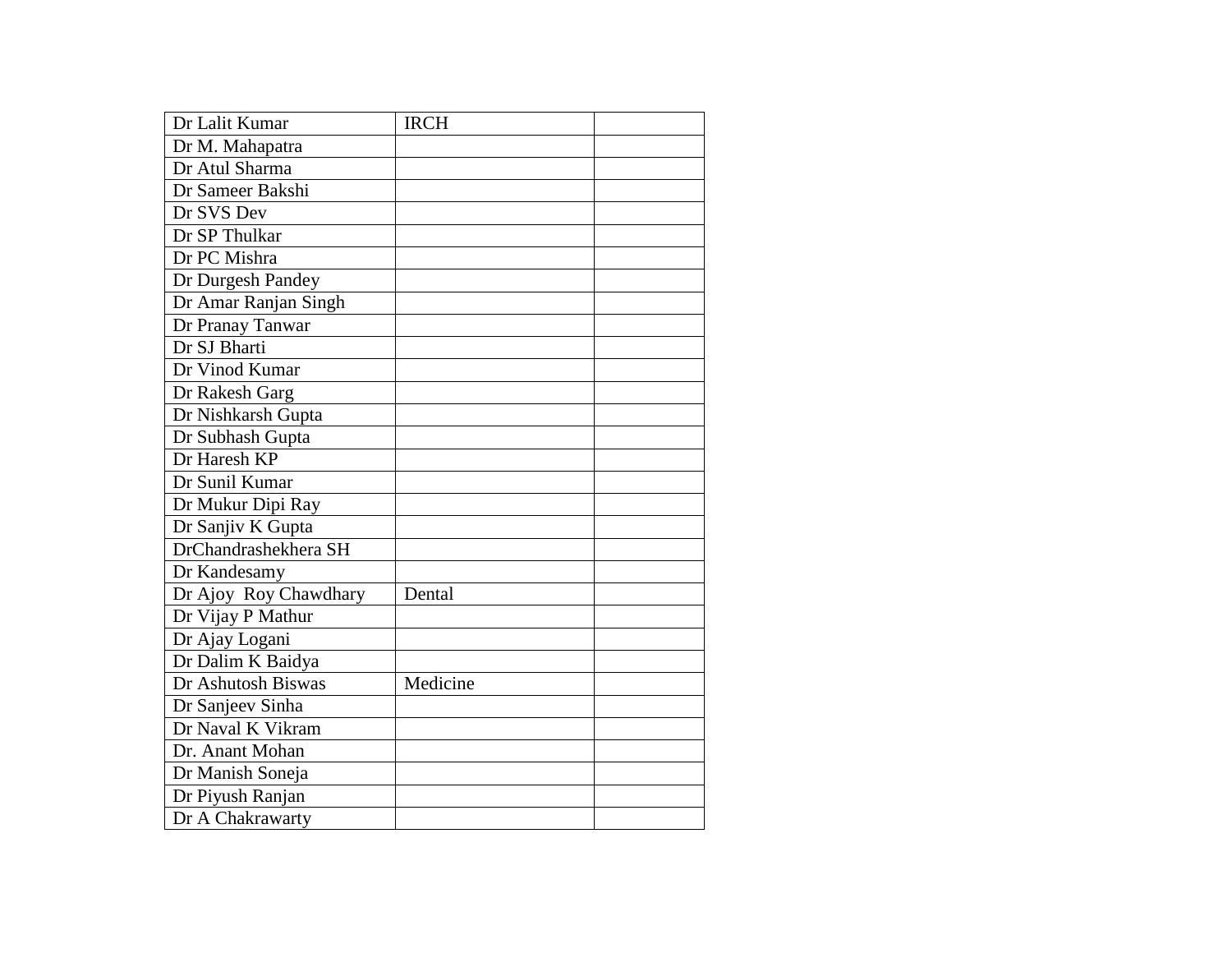| Dr H Bhattacharya    | Surgery            |  |
|----------------------|--------------------|--|
| Dr RN Khan           |                    |  |
| Dr P.C. Das          | Geriatric Medicine |  |
| Dr Sanjay Gupta      | Nephrology         |  |
| Dr D Bhowmik         |                    |  |
| Dr S. Mahajan        |                    |  |
| Dr Vinay Goyal       |                    |  |
| Dr A.K. Srivastava   | Neurology          |  |
| Dr Rohit Bhatia      |                    |  |
| Dr Ajay Garg         |                    |  |
| Dr M.P. Pandia       |                    |  |
| Dr R S Chouhan       |                    |  |
| Dr J.B. Sharma       | Obst. & Gynae.     |  |
| Dr Ravi Mittal       | Orthopaedics       |  |
| Dr C S. Yadav        |                    |  |
| Dr Vijay Kumar       |                    |  |
| Dr Shahalam Khan     |                    |  |
| Dr B Choudhary       |                    |  |
| Dr Vijay Sharma      |                    |  |
| Dr Vivek Trikha      |                    |  |
| Dr Bhavuk Garg       |                    |  |
| Dr Alok Thakkar      | <b>ENT</b>         |  |
| Dr Chirom Amit Singh |                    |  |
| Dr Kapil Sikka       |                    |  |
| Dr Pankaj Hari       | Peadiatrics        |  |
| Dr Rakesh Lodha      |                    |  |
| Dr Ramesh Agarwal    |                    |  |
| Dr S. Seth           |                    |  |
| Dr SK Mishra         |                    |  |
| Dr Nitish Naik       |                    |  |
| Dr Sandeep Singh     |                    |  |
| Dr G Kkarthikeyan    |                    |  |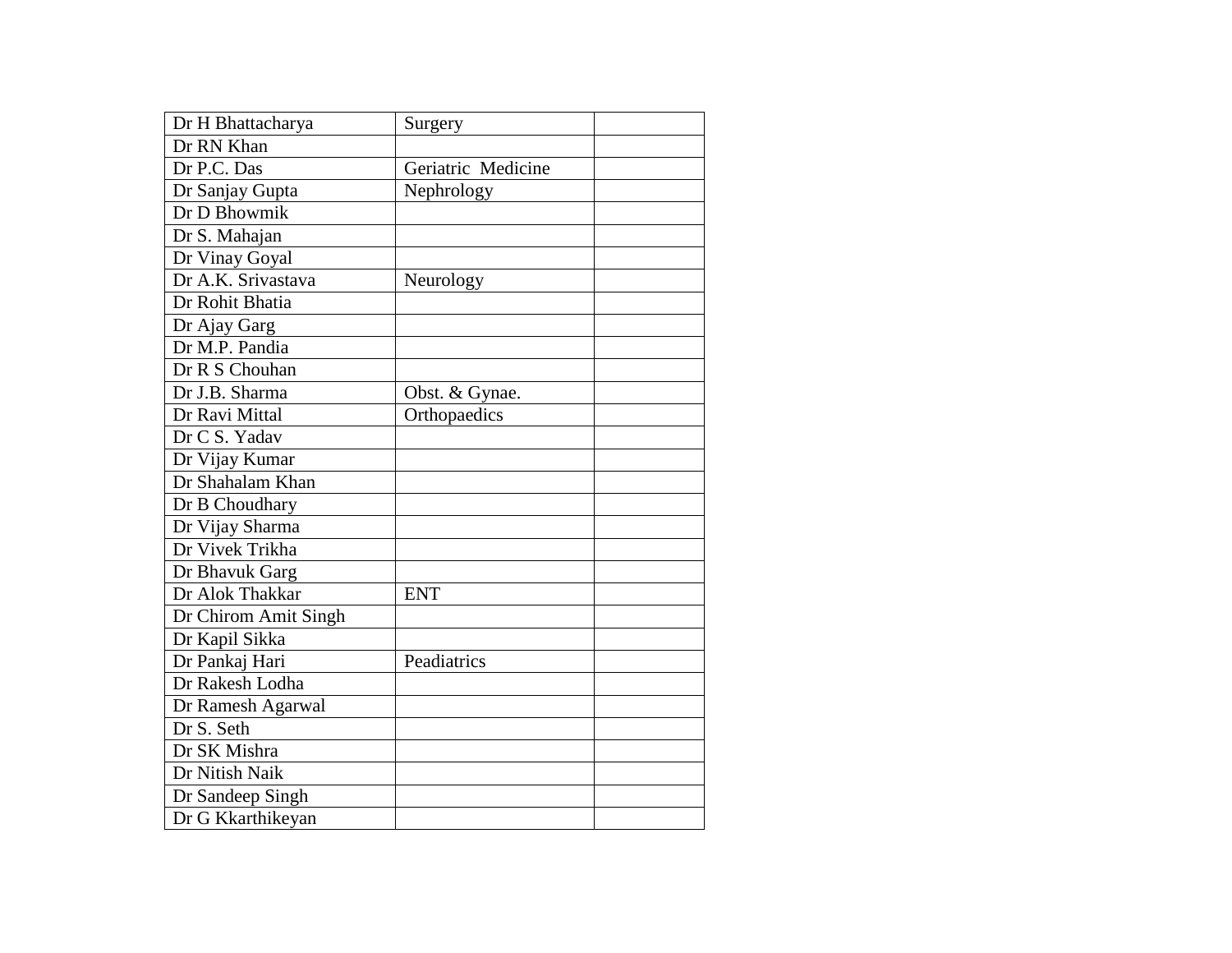| Dr Gautam Sharma    |                     |  |
|---------------------|---------------------|--|
| Dr Ambuj Ray        |                     |  |
| Dr S Ramakrishnan   |                     |  |
| Dr Sunil K Varma    |                     |  |
| Dr Saruabh K Gupta  |                     |  |
| Dr Arvind Kumar     |                     |  |
| Dr Sandeep Agarwala | Peadiatrics Surgery |  |
| Dr M Srinivas       |                     |  |
| Dr M.C. Sharma      | Pathology           |  |
| Dr V.K. Iyer        |                     |  |
| Dr Surendra Singh   | Pharmacology        |  |
| Dr DVS Arya         |                     |  |
| Dr Nepal Singh Raj  |                     |  |
| Dr S.L. Yadav       | <b>PMR</b>          |  |
| Dr A.K. Jaryal      | Physiology          |  |
| Dr N Mehta          |                     |  |
| Dr Rajesh Sagar     | Psychiatry          |  |
| Dr Atul Ambedkar    |                     |  |
| Dr YPS Balhare      |                     |  |
| Dr RD Pattanayak    |                     |  |
| Dr GS Kaloiya       |                     |  |
| Dr RV Rao           |                     |  |
| Dr Prabhoo Dayal    |                     |  |
| Dr AK Mishra        |                     |  |
| Dr JS Yadav         |                     |  |
| Dr Praeep Venkatesh | <b>RPC</b>          |  |
| Dr Tanuj Dada       |                     |  |
| Dr Alok K Ravi      |                     |  |
| Dr Sumit Malhotra   |                     |  |
| Dr SS Singh         |                     |  |
| Dr Rohit Saxena     |                     |  |
| Dr Vinay Gupta      |                     |  |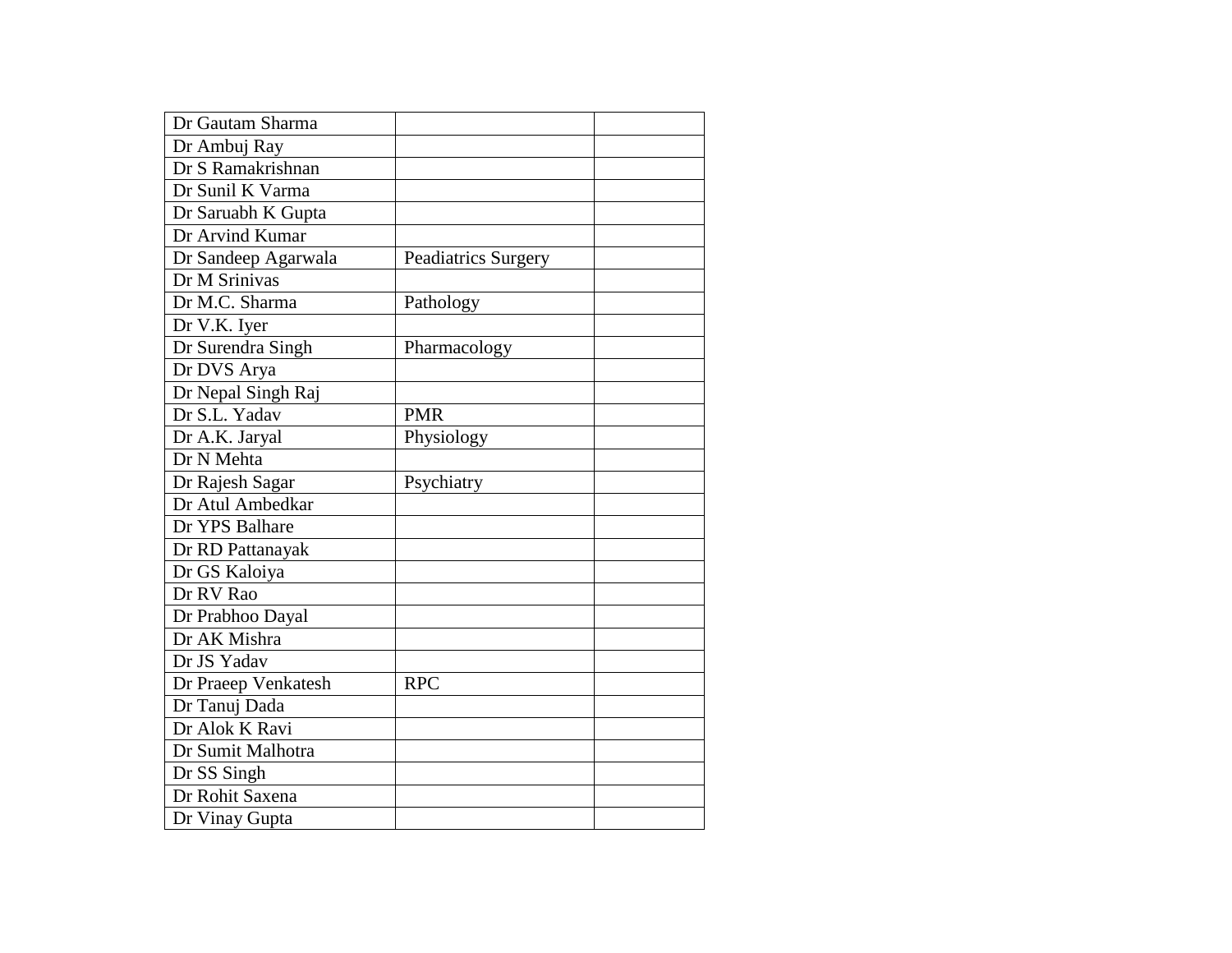| Dr Tushar Agarwal     |               |  |
|-----------------------|---------------|--|
| Dr Rajesh Sinha       |               |  |
| Dr Parijat Chandra    |               |  |
| Dr PK Chaturvedi      |               |  |
| Dr Mhd Ashraf Gainie  | Endocrinology |  |
| Dr Rajesh Khadgawat   |               |  |
| Dr RakeshYadav        | Cardiology    |  |
| Dr MP Hote            |               |  |
| Dr Sachin Talwar      |               |  |
| Dr Chetan Patel       |               |  |
| Dr V Devagaurou       |               |  |
| Dr Arindom Chaudhry   |               |  |
| Dr Sudheer Kumar A    |               |  |
| Dr Palleti Rajasehkar |               |  |
| Dr Manoj K Sahu       |               |  |
| Dr Hemanshu Prabhakar | Neurosurgery  |  |
| Dr Deepak Agrawal     |               |  |
| Dr Deepak K Gupta     |               |  |
| Dr Sumit Sinha        |               |  |
| Dr GP Rath            |               |  |
| Dr Keshav Goyal       |               |  |
| Dr Pankaj K Singh     |               |  |
| Dr Niraj Kumar        |               |  |
| Dr Ashish Bindra      |               |  |
| Dr Kapil Dev Soni     |               |  |
| Dr Naveen Yadav       |               |  |
| Dr Navdeep Sokhal     |               |  |
| Dr Neeraj Parakh      |               |  |
| Dr S.A. Borkar        |               |  |
| Dr Hitesh Kumar       |               |  |
| Dr Vivek Tandon       |               |  |
| Dr Senthil Kumar      | <b>NMR</b>    |  |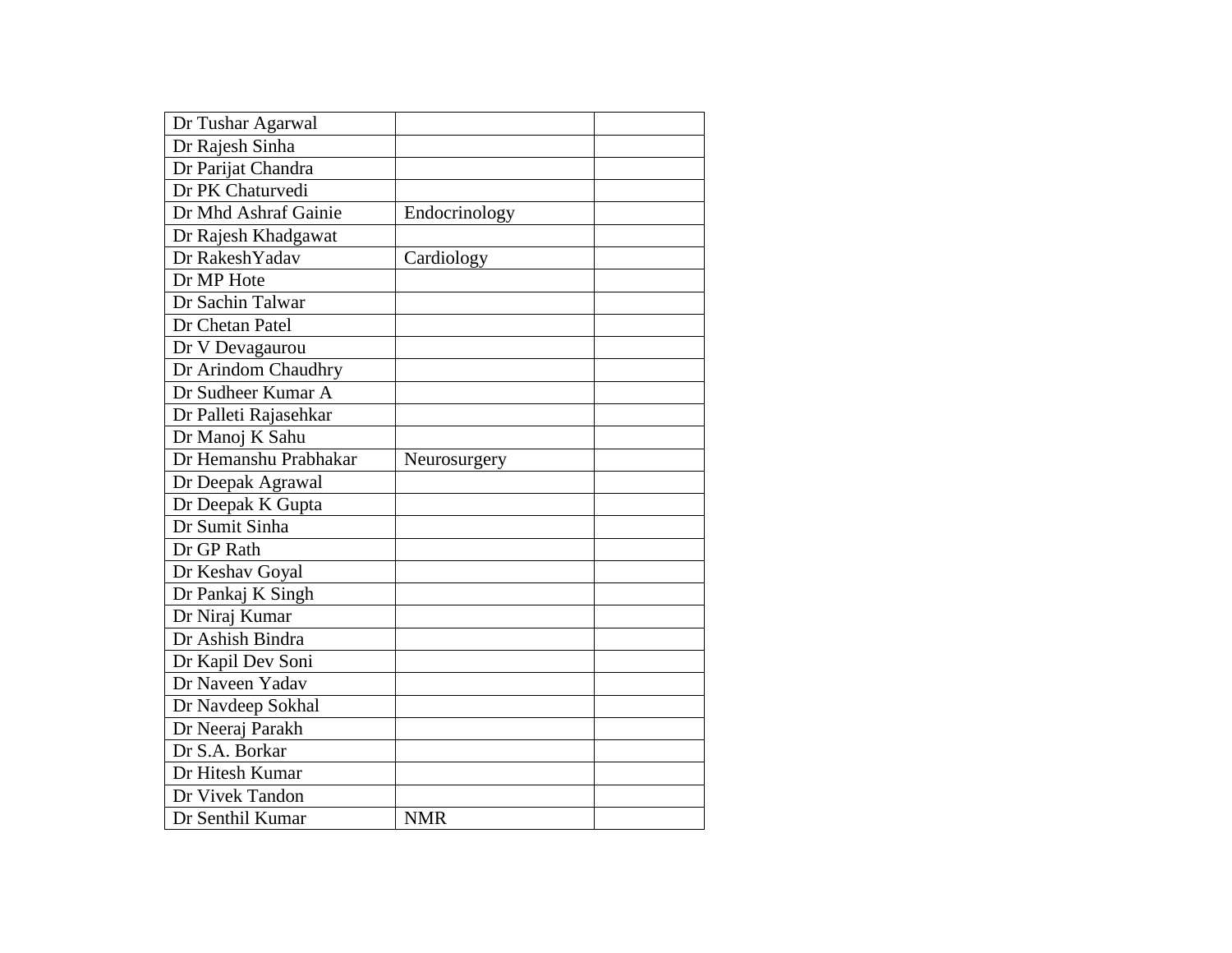| Dr Virendra Kumar   |                           |  |
|---------------------|---------------------------|--|
| Dr AK Pandey        |                           |  |
| Dr Sandeep Mathur   | Pathology                 |  |
| Dr. Prasenjit Das   |                           |  |
| Dr. SK Bhoi         | <b>Trauma Centre</b>      |  |
| Dr GD Sathyarthee   |                           |  |
| Dr Biplab Mishra    |                           |  |
| Dr Amit Gupta       |                           |  |
| Dr Subodh Kumar     |                           |  |
| Dr Manish           |                           |  |
| Dr AP Bhalla        | Anesthesiology            |  |
| Dr VK Mohan         |                           |  |
| Dr V Darlong        |                           |  |
| Dr RK Pandey        |                           |  |
| Dr Shambhunath Das  |                           |  |
| Dr Parag Gharde     |                           |  |
| Dr Vishwas Mallick  |                           |  |
| Dr TK Das           | Anatomy                   |  |
| Dr TC Nag           |                           |  |
| Dr SK Jhajhria      |                           |  |
| Dr PP Chattopadhyay | Biochemistry              |  |
| Dr Sudip Sen        |                           |  |
| Dr A Srinivasan     | <b>Biophysics</b>         |  |
| Dr Hari Prasad G    |                           |  |
| Dr Maroof A Khan    | <b>Biostatistics</b>      |  |
| Dr Mhd Tahir Ansari | Casualty                  |  |
| Dr Nayer Jamshed    |                           |  |
| Dr Ashish Kr. Saini | Urology                   |  |
| Dr P Singh          |                           |  |
| Dr Vijay Hadda      | <b>Pulmonary Medicine</b> |  |
| Dr Karan Madan      |                           |  |
| Dr Sujoy Pal        | G I Surgery               |  |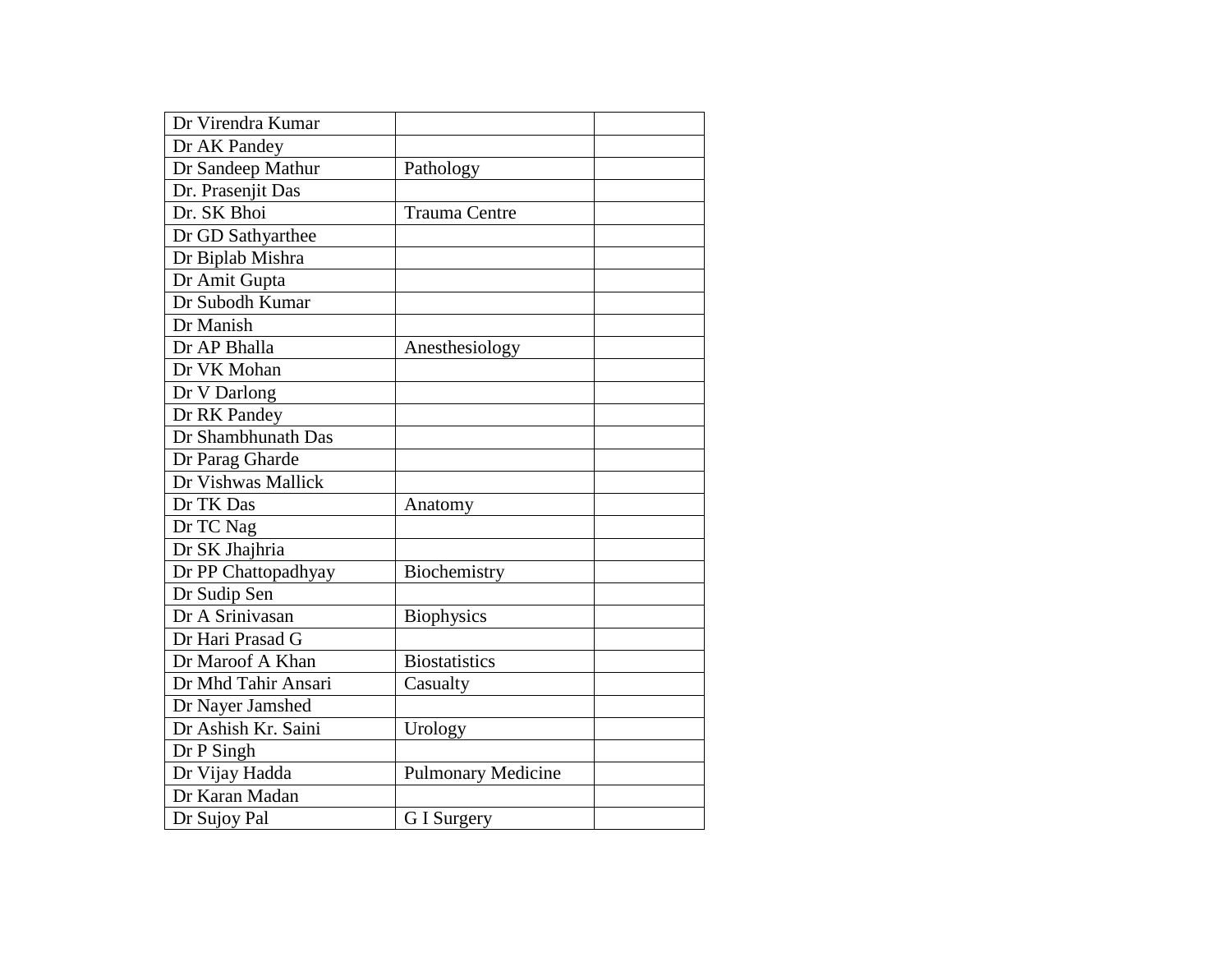| Dr NR Das    |  |
|--------------|--|
| Dr AR Mirdha |  |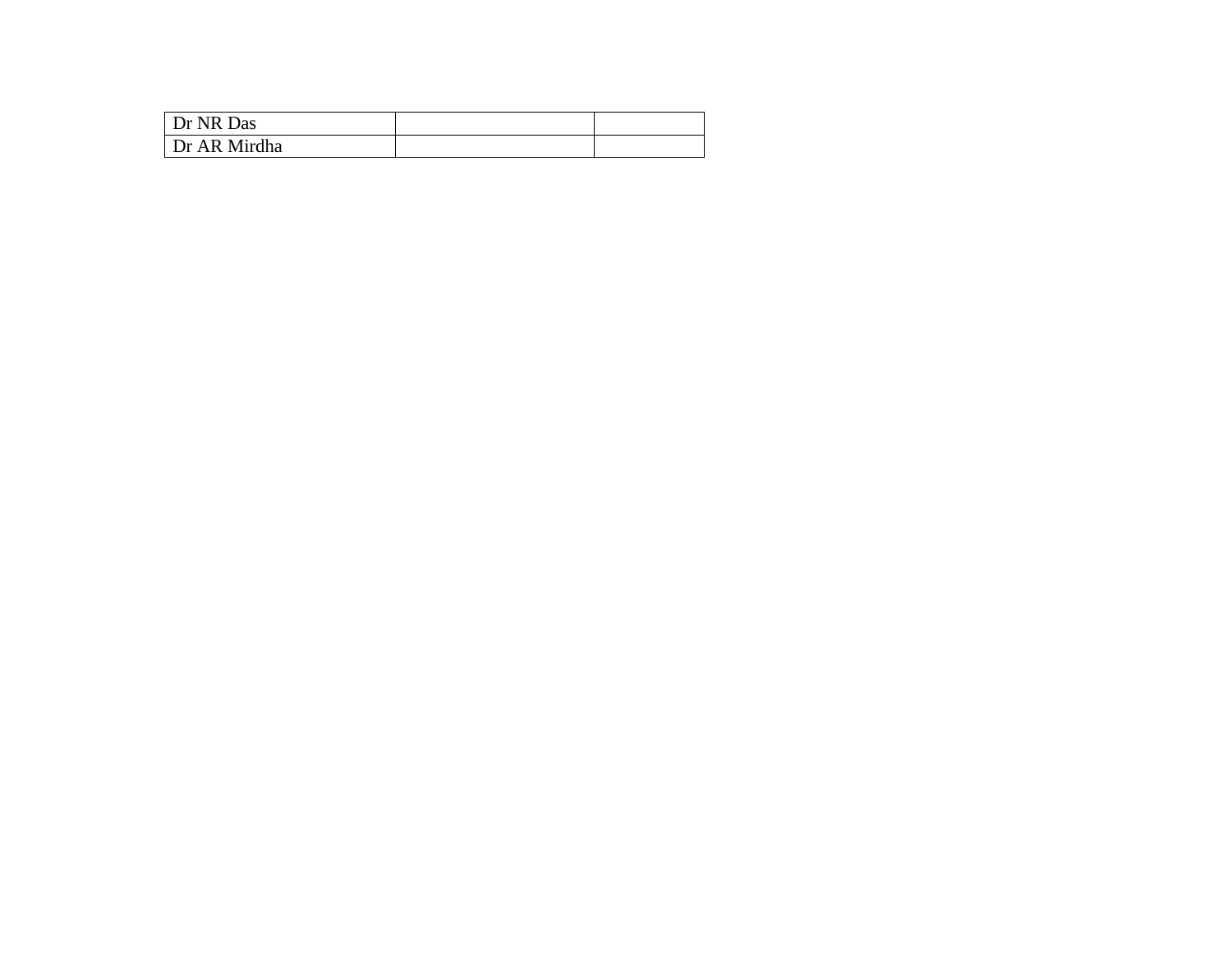### **LADIES HOSTEL**

| Dr Deepika Deka        | Obst. & Gynae.            |  |
|------------------------|---------------------------|--|
| Dr Neena Malhotra      |                           |  |
| Dr Vatsala Dadhwal     |                           |  |
| Dr Nutan Agarwal       |                           |  |
| Dr Reeta Mahey         |                           |  |
| Dr Sunita              |                           |  |
| Dr Renu Bhatia         |                           |  |
| Dr Garima Kachhawa     |                           |  |
| Dr Neeta Singh         |                           |  |
| Dr P Vanamail          |                           |  |
| Dr K Aparna Sharma     |                           |  |
| Dr S Arushelvi         |                           |  |
| Dr Aparna Sharma       |                           |  |
| Dr Manju Vatsa         | <b>College of Nursing</b> |  |
| Dr S Rajeshwari        | Anesthesiology            |  |
| Dr Maya                |                           |  |
| Dr Rashmi Ramachandran |                           |  |
| Dr Anjolie Chhabra     |                           |  |
| Dr Vimi Riwari         |                           |  |
| Dr Jyotsna Punj        |                           |  |
| Dr Renu Sinha          |                           |  |
| Dr Pushpa Dhar         | Anatomy                   |  |
| Dr. Raj D Mehra        |                           |  |
| DrArundhati Sharma     |                           |  |
| Dr Renu Dhingra        |                           |  |
| Dr Rita Sehgal         |                           |  |
| Dr Rima Dada           |                           |  |
| Dr Nibhriti Das        | Biochemistry              |  |
| Dr MR Rajeshwari       |                           |  |
|                        |                           |  |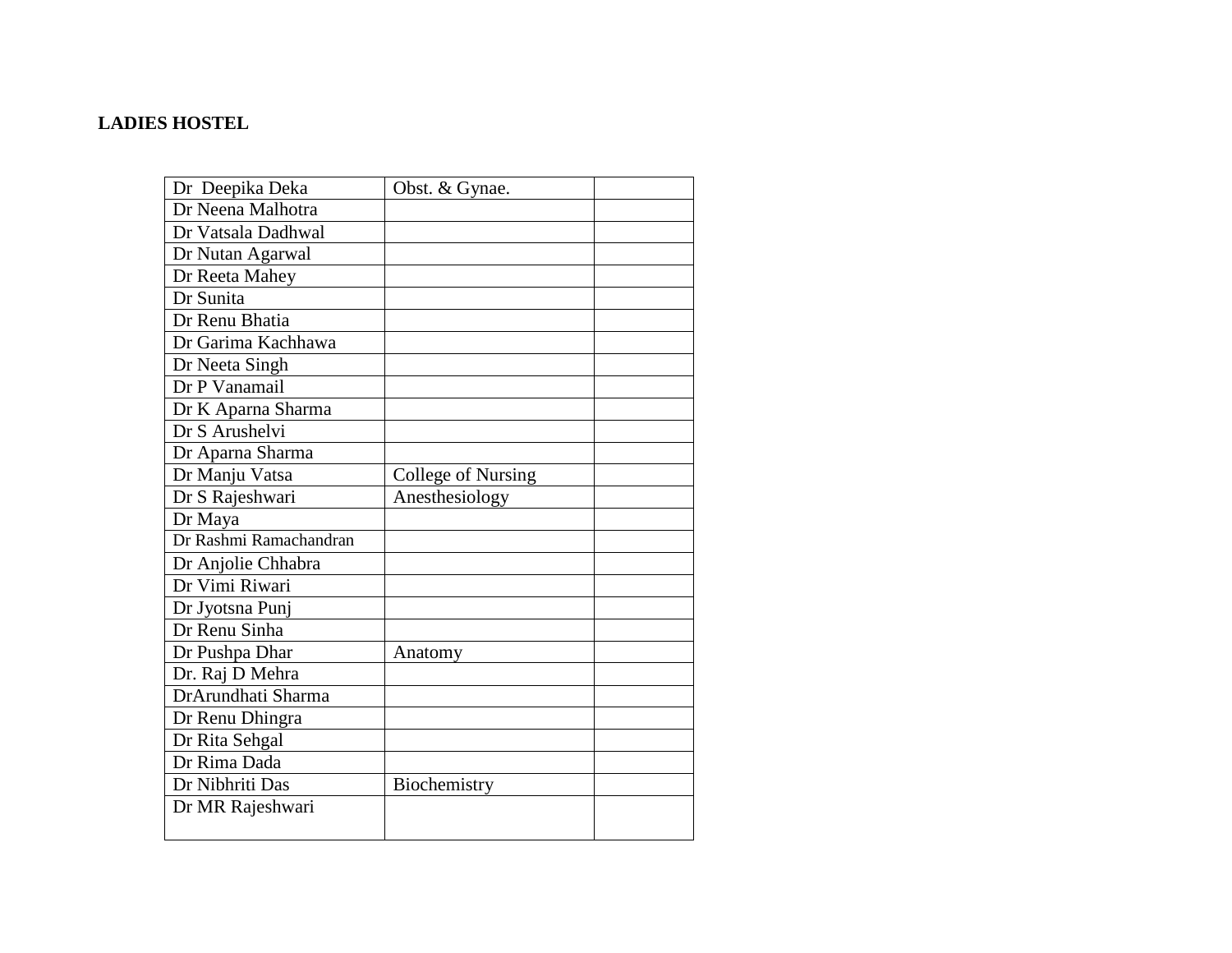| Dr Kalpana Luthra       |                             |  |
|-------------------------|-----------------------------|--|
| Dr Alpana Sharma        |                             |  |
| Dr K Chosdol            |                             |  |
| Dr Subrata Sharma       |                             |  |
| Dr JS Tyagi             | Biotechnology               |  |
| Dr Anushree Gupta       |                             |  |
| Dr Lakshmy Ramakrishnan | Cardiology                  |  |
| Dr Anita Saxena         |                             |  |
| Dr Neeti Makhija        |                             |  |
| Dr Poonam Malhotra      |                             |  |
| Dr Kiran Goswami        | <b>CCM</b>                  |  |
| Dr YR Kusuma Kumari     |                             |  |
| Dr Ritu Duggal          | Dental                      |  |
| Dr Neena Khanna         | Dermatology                 |  |
| Dr Nandita Gupta        | Endocrinology               |  |
| Dr Vivek P Jyotsna      |                             |  |
| Dr Kabita Chatterjee    | <b>Transfusion Medicine</b> |  |
| Dr Rita Sood            | Medicine                    |  |
| Dr Uma Kumar            |                             |  |
| Dr. Rama Chaudhury      | Microbiology                |  |
| Dr Xess I               |                             |  |
| Dr Benu Dhawan          |                             |  |
| Dr Seema Sood           |                             |  |
| Dr Madhu Vajpayee       |                             |  |
| Dr. Arti Kapil          |                             |  |
| Dr Urvarshi B Singh     |                             |  |
| Dr ArtiVij              | <b>ORBO</b>                 |  |
| Dr MV Padma             | Neurology                   |  |
| Dr Manjari Tripathi     |                             |  |
| Dr Garima Shukla        |                             |  |
| Dr Deepti Vibha         |                             |  |
| Dr MB Singh             |                             |  |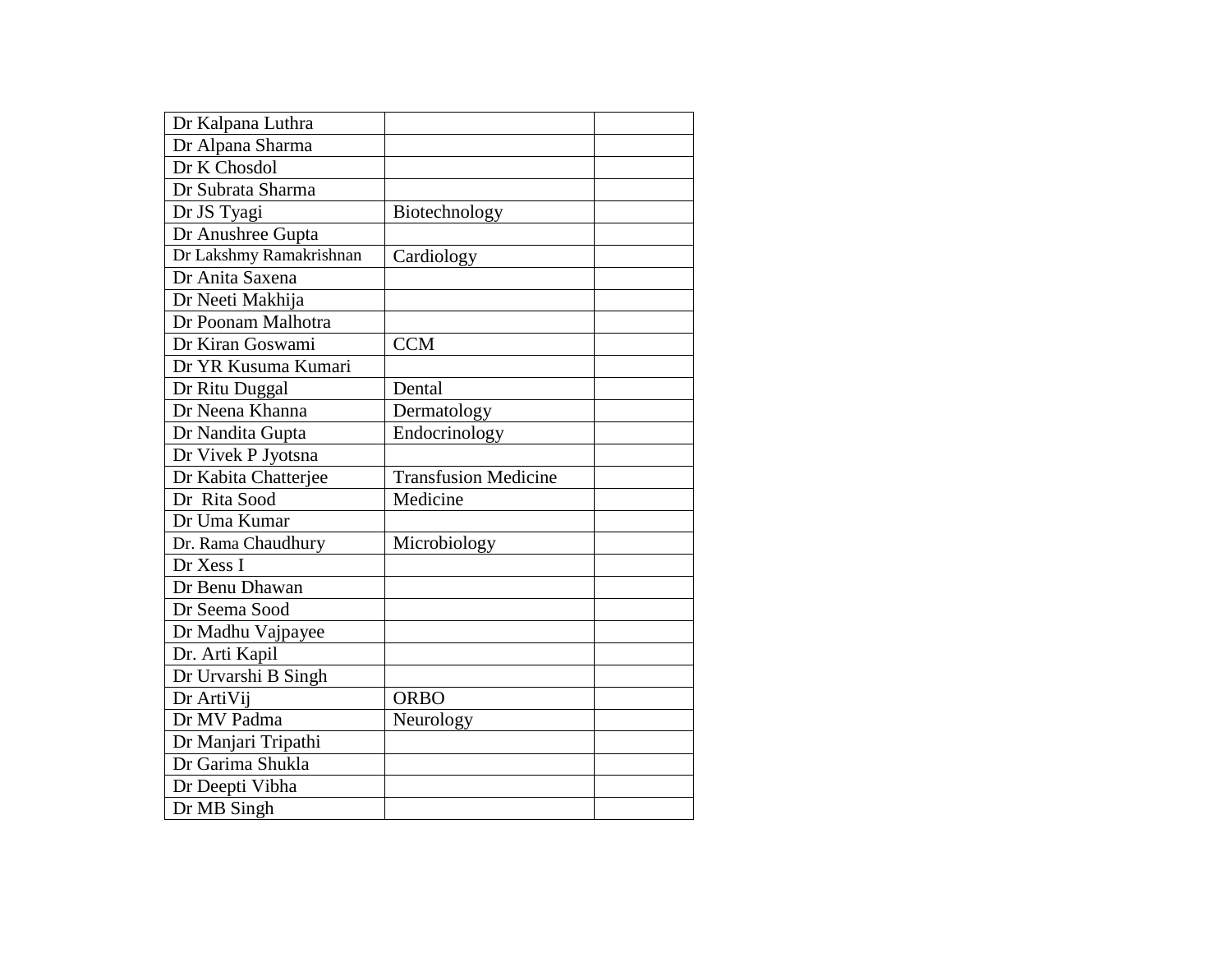| Dr Deepti Vibha     |                     |  |
|---------------------|---------------------|--|
| Dr Madhulika Kabra  | Paediatrics         |  |
| Dr Shilpa Sharma    | Paediatrics Surgery |  |
| Dr Chitra Sarkar    | Pathology           |  |
| Dr Rajni Safaya     |                     |  |
| Dr Deepali Jain     |                     |  |
| Dr Vaishali Suri    |                     |  |
| Dr Deepali Jain     |                     |  |
| Dr Ruma Ray         | Pharmacology        |  |
| Dr VL Kumar         |                     |  |
| Dr KP Kochhar       |                     |  |
| Dr Jagriti Bhatia   |                     |  |
| Dr Nabanita Halder  |                     |  |
| Dr Manju Mehta      | Psychiatry          |  |
| Dr Raka Jain        |                     |  |
| Dr Sujata Sathpathy |                     |  |
| Dr Rachna Bhargava  |                     |  |
| Dr Vimla Menon      | <b>RPC</b>          |  |
| Dr Ramanjeet Sihota |                     |  |
| Dr RadhikaTandon    |                     |  |
| Dr G Sathpathy      |                     |  |
| Dr Seema Sen        |                     |  |
| Dr Namrata Sharma   |                     |  |
| Dr Bhavna Chawla    |                     |  |
| Dr. Seema Kashyap   |                     |  |
| Dr Jasbir Kaur      |                     |  |
| Dr Neelam Pushkar   |                     |  |
| Dr M Vanathi        |                     |  |
| Dr Ratna Sharma     | Physiology          |  |
| Dr Suman Jain       |                     |  |
| Dr Asmita Patil     |                     |  |
| Dr Anjana Talwar    |                     |  |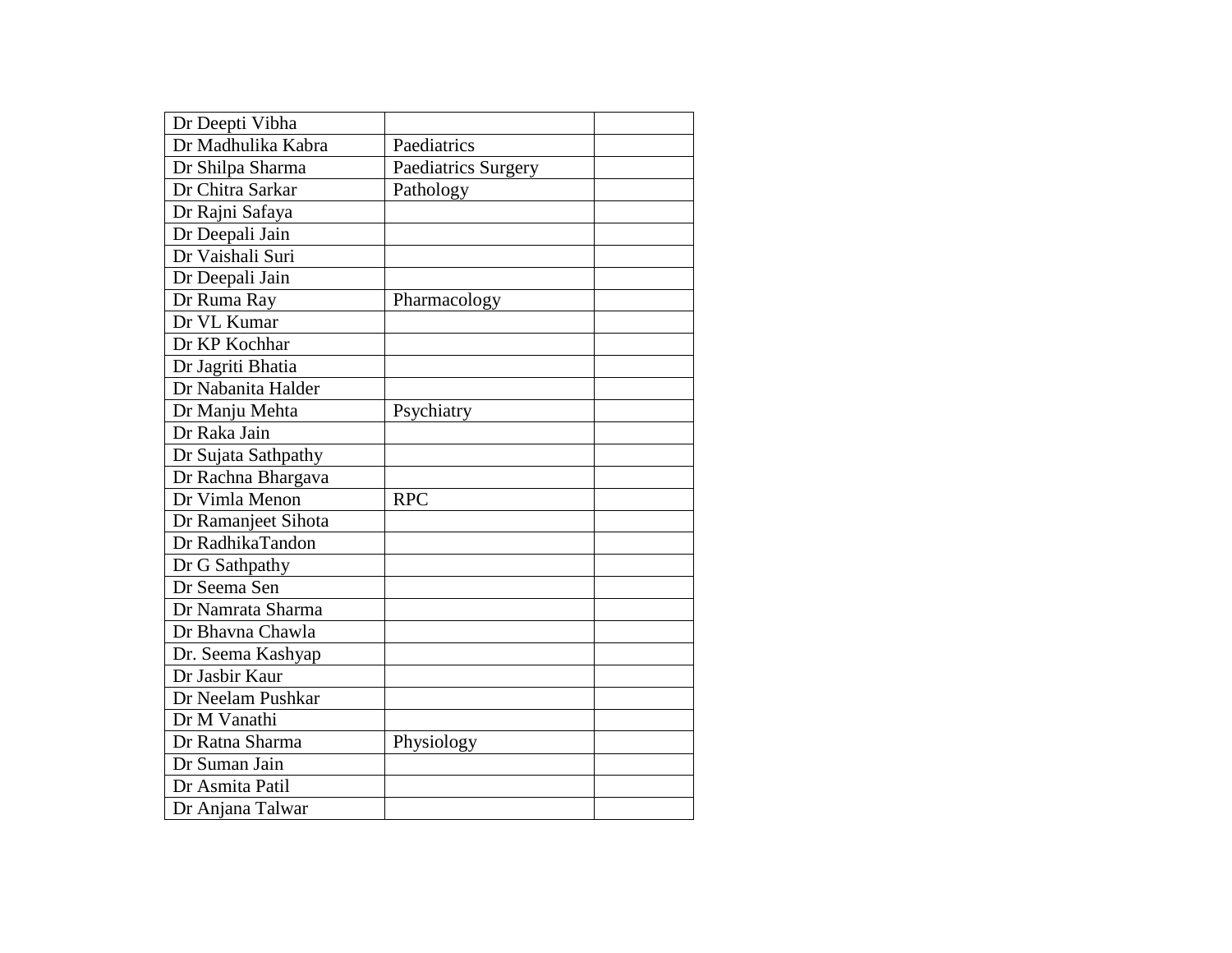| Dr Asmit Patil      |                      |  |
|---------------------|----------------------|--|
| Dr Sushma Bhatnagar | <b>IRCH</b>          |  |
| Dr Seema Misra      |                      |  |
| Dr Sushmita Pathy   |                      |  |
| Dr Seema Tyagi      |                      |  |
| Dr Sushma Bhatnagar |                      |  |
| Dr Seema Misra      |                      |  |
| Dr Anita Chopra     |                      |  |
| Dr Tulika Seth      |                      |  |
| Dr Ritu Gupta       |                      |  |
| Dr Suman Bhaskar    |                      |  |
| Dr Anita Chopra     |                      |  |
| Dr Rama Jayasunder  | <b>NMR</b>           |  |
| Dr Uma Sharma       |                      |  |
| Dr Sheffali Gulati  | Paediatrics          |  |
| Dr Vandana Jain     |                      |  |
| Dr Rachna Seth      |                      |  |
| Dr Ashu Seith       | Radio-diagnosis      |  |
| Dr Manisha Jana     |                      |  |
| Dr Surabhi Vyas     |                      |  |
| Dr Smriti Hari      |                      |  |
| Dr Anju Dhawan      | Psychiatry           |  |
| Dr Nnanji Kaw       |                      |  |
| Dr Mamta Sood       |                      |  |
| Dr Sujata Satapathy |                      |  |
| Dr Rachna Bhargava  |                      |  |
| Dr Sonali Jhanjee   |                      |  |
| Dr Sharmishtha Dey  | <b>Biostatistics</b> |  |
| Dr Suruchi Hasiya   | Cardiology           |  |
| Dr Priya Jagia      |                      |  |
| Dr Meera Ekka       | Casualty             |  |
| Dr Minati Chaudhury |                      |  |